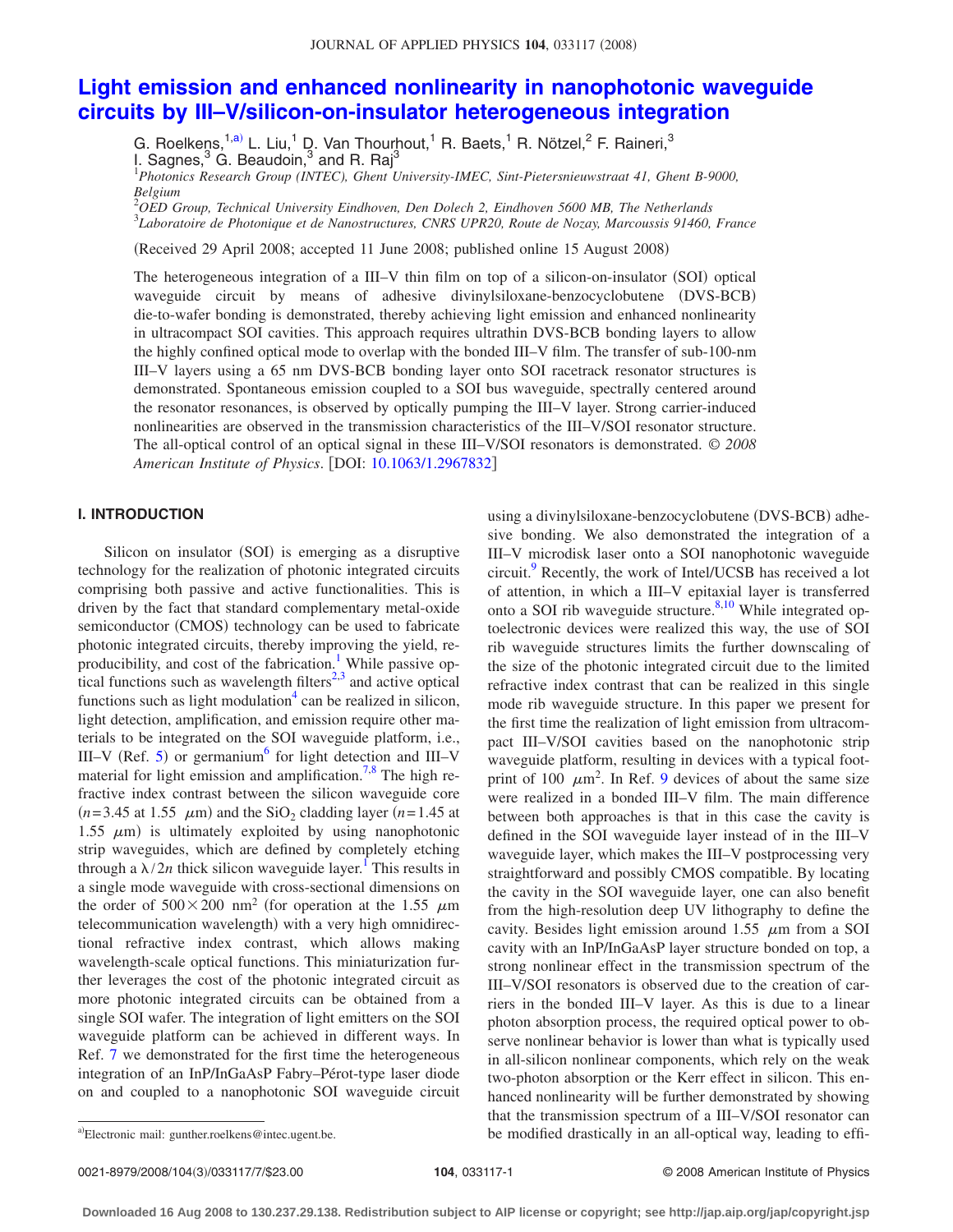<span id="page-1-0"></span>

FIG. 1. (Color online) Cross section of the considered III-V/SOI nanophotonic waveguide structure.

cient all-optical modulation of light. The paper is organized as follows. In Sec. II the properties of the waveguide structure used in this paper will be outlined, while in Sec. III the bonding technology that is used for the integration of the III–V layer on top of the SOI nanophotonic waveguide circuit will be discussed. In Sec. IV the results on light emission from the III–V/SOI cavities will be presented, while in Sec. V the nonlinear transmission properties of the cavity will be demonstrated. In Sec. VI the all-optical control of optical signals in III–V/SOI cavities will be described.

## **II. III–V/SOI NANOPHOTONIC WAVEGUIDE STRUCTURES**

The considered III–V/SOI nanophotonic waveguide structure is schematically depicted in Fig. [1.](#page-1-0) The SOI nanophotonic strip waveguide structure used consists of a 220 nm thick silicon waveguide layer on top of a 2  $\mu$ m thick SiO<sub>2</sub> buffer layer to prevent the leakage of light to the silicon substrate. In order to achieve a single mode operation, 500 nm wide strip waveguides are used. The integration of a high refractive index III–V layer on top of the SOI nanophotonic waveguide can drastically change the modal properties of the waveguide structure. Indeed, the III–V bonded film  $(n_{\text{III-V}})$  $\approx$  3.3) behaves as a quasisubstrate into which the SOI guided mode (with an effective index of about 2.5 for the quasitransverse electric guided mode) can leak. Only by making the III–V film sufficiently thin can a substantial leakage of light into the bonded III–V film be avoided. The leakage loss of the III–V/SOI mode into the bonded III–V film plays an important role especially in the racetrack resonator cavity design presented in this paper as it can dramatically lower the quality factor of the racetrack resonator resonances. In Fig.  $2(a)$  $2(a)$ , the radiation loss of the quasitransverse electric mode propagating in a bent III–V/SOI waveguide structure is plotted as a function of bend radius and III–V overlay thickness. These simulations were performed using a home-built full vectorial mode solver based on a finite element method, with perfectly matched layer absorbing boundary conditions. The DVS-BCB spacing  $(n_{\text{DVS-BCB}}=1.54)$  between the III–V overlay and silicon waveguide core is fixed to 50 nm. It is clear that in order to reduce the leakage loss, the bonding layer thickness can be increased. However, this deteriorates the overlap of the guided mode with the III–V layer, as shown in Fig.  $2(b)$  $2(b)$ .

From these simulations one can conclude that in order to get a high confinement factor  $(>10\%)$  in the bonded III–V film (such a high value has to be assumed, as only the overlap with InGaAsP active layers contributes to light emission and nonlinear operation, which only accounts for a small fraction—typically 30%—of the total InP/InGaAsP layer

<span id="page-1-1"></span>

FIG. 2. (Color online) (a) Simulation of the radiation loss of the quasi-TE guided mode in a bent waveguide structure as a function of bend radius and III–V overlay thickness  $(t_{\text{BCB}} = 50 \text{ nm})$  and (b) the influence of the DVS-BCB bonding layer thickness on the quasi-TE guided mode confinement factor in the III–V layer (bend radius of 5  $\mu$ m,  $t_{\text{III-V}}$ =75 nm).

stack thickness, as will be shown later) while keeping the radiation losses low for a 5  $\mu$ m bent waveguide in order not to reduce the quality factor of the resonator, the bonded III–V film has to be sub-100-nm thick and the bonding layer thickness has to be in the order of 50 nm. The  $E<sub>x</sub>$  component of the quasitransverse electric (quasi-TE) mode profile and the  $E_y$ -component of the quasitransverse magnetic (quasi-TM) mode profile of a III-V/SOI bent waveguide (radius of 5  $\mu$ m, waveguide width of 500 nm, an InP/InGaAsP overlay of 80 nm, and a bonding layer thickness of 65 nm) are plotted in Figs.  $3(a)$  $3(a)$  and  $3(b)$ , respectively. This waveguide cross section reflects the structure of the fabricated devices, as will be outlined in the following section. The mode profile of the quasi-TE and quasi-TM modes differs substantially in this high refractive index contrast waveguide structure. As the quasi-TM mode is less confined to the high index waveguide core, it is more affected by the waveguide surface roughness and radiation bending loss than the quasi-TE mode. Therefore, in Secs. IV–VI the focus will be on TE polarized light.

#### **III. DVS-BCB BONDING TECHNOLOGY**

The heterogeneous integration of a III–V film on top of a SOI waveguide substrate was realized using an epitaxial layer transfer technique based on DVS-BCB die-to-wafer bonding.<sup>11</sup> As an ultrathin bonding layer thickness is required, the most critical step in the process is the removal of particles pinned on the SOI waveguide circuit and the InP/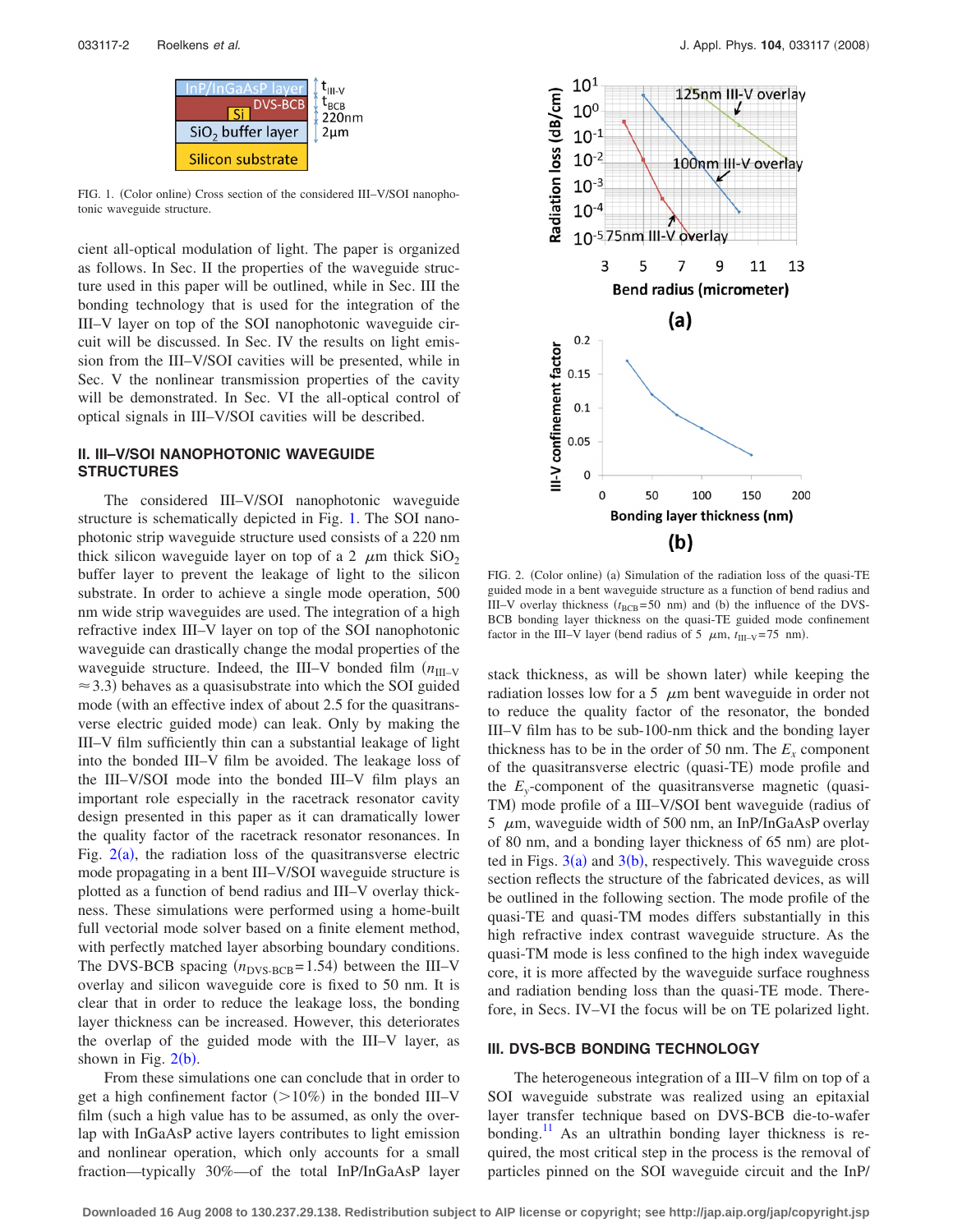<span id="page-2-0"></span>

FIG. 3. (Color online) (a) The  $E_x$ -component of the quasi-TE mode profile and (b) the  $E_y$ -component of the quasi-TM mode profile of a III–V/SOI bent waveguide with a bend radius of 5  $\mu$ m, waveguide width of 500 nm, InP/ InGaAsP overlay  $t_{\text{III-V}}$  of 80 nm, and bonding layer thickness  $t_{\text{BCB}}$  of 65 nm.

InGaAsP epitaxial layer stack, which would otherwise result in large unbonded areas. Particles on the SOI waveguide circuit were removed by immersing the SOI waveguide circuit into a standard clean-1 solution (SC-1,  $1NH_3$ :  $4H_2O_2$ :  $20H_2O$  at  $70 °C$  for 15 min. This lifts off particles from the SOI surface and renders the surface hydrophilic. On the III–V surface, a sacrificial InP/InGaAs layer pair grown on top of the InP/InGaAsP active layer structure is removed by wet etching using HCl and  $1H_2SO_4$ :  $1H_2O_2$ :  $18H_2O$ , respectively. This leaves a particleand contamination-free surface for bonding. After particle removal and surface conditioning, a solution of cyclotene 3022–25 DVS-BCB and mesitylene in a 2:3 ratio is spin coated on top of the SOI waveguide circuit. Diluting cyclotene 3022–35 DVS-BCB in mesitylene allows achieving the ultrathin bonding layers required in this application.<sup>11</sup> After a prebake at 150 °C to evaporate the remaining solvents in the spin coated layer, the III–V die is attached to the SOI waveguide circuit (epitaxial layers oriented downward) and the III–V/SOI stack is cured at 250 °C in a nitrogen environment for 1 h. After curing the DVS-BCB film, the InP growth substrate of the III–V die is removed by a combination of mechanical grinding and wet etching using  $3HCl:H<sub>2</sub>O$  until an InGaAs etch stop layer is reached. After the removal of the InGaAs etch stop layer using  $1H_2SO_4:1H_2O_2:18H_2O$ , the thin InP/InGaAsP active layer is left bonded on top of the SOI waveguide circuit. Lithographic definition of the areas where the bonded film should be removed in combination with wet etching leaves the III–V film only on top of the SOI waveguide circuit. The transfer of thin film III–V layers was successfully demonstrated using this process. An experimental realization of a sub-100-nm III–V bonded film using a 65 nm DVS-BCB bonding layer on top of a SOI racetrack resonator waveguide circuit is shown in Fig. [4.](#page-2-1)

### **IV. LIGHT EMISSION FROM AN ULTRACOMPACT III–V/SOI CAVITY**

In this section the light emission properties of an ultracompact III–V/SOI racetrack resonator structure are out-

<span id="page-2-1"></span>

FIG. 4. (a) Scanning electron microscope top view image of a heterogeneous III-V/SOI microcavity and (b) a cross section of the layer structure at the dashed line in the top view image.

lined. The III–V film bonded on top of the SOI racetrack resonator circuit consists of a 20 nm active InGaAsP layer with a band gap wavelength of 1.55  $\mu$ m, surrounded by two InP cladding layers of 30 nm. This active layer structure was bonded onto a SOI racetrack resonator cavity, as shown in Fig. [4.](#page-2-1) The radius of the bends in the racetrack cavity is  $5 \mu$ m, while the directional coupler section length was varied. The confinement factor of the optical mode in the In-GaAsP active layer is calculated to be 3%. In order to assess the light emission properties of the III–V/SOI ultracompact cavity, the III–V film was optically pumped from the surface of the optical circuit using a 660 nm fiber coupled red laser source. The light emission coupled to the SOI bus waveguide is collected from the waveguide facet using a lensed fiber. The spectrum of the spontaneous emission from a III–V/SOI racetrack resonator with a directional coupler section length of 4  $\mu$ m is shown in Fig. [5](#page-3-0)(a), showing clearly that the spontaneous emission is spectrally located around the cavity resonances. Both quasi-TE and quasi-TM resonances are observed, as indicated in the spectrum. However, the quality factor of the quasi-TM polarized resonances is much lower and decreases with increasing wavelength (no more resonances can be observed for wavelengths longer than 1560 nm). This is related to the large difference in mode profile between the quasi-TE and quasi-TM modes, as discussed in Sec. II. In Fig.  $5(b)$  $5(b)$ , the optical output power coupled to the SOI bus waveguide is plotted as a function of the estimated pump power that is absorbed in the III–V film for a racetrack resonator with a directional coupler section of 1  $\mu$ m versus 4  $\mu$ m. A 15  $\mu$ m diameter pump spot is used. As only the carriers generated above the racetrack resonator waveguide contribute to the light emission in the SOI bus waveguide, in principle, much lower pump powers can be obtained by using a donut-shaped pump beam. A theoretical 9 dB coupling efficiency between the lensed fiber and the 3  $\mu$ m wide SOI bus waveguide was assumed to derive a lower boundary for the optical power propagating in the SOI bus waveguide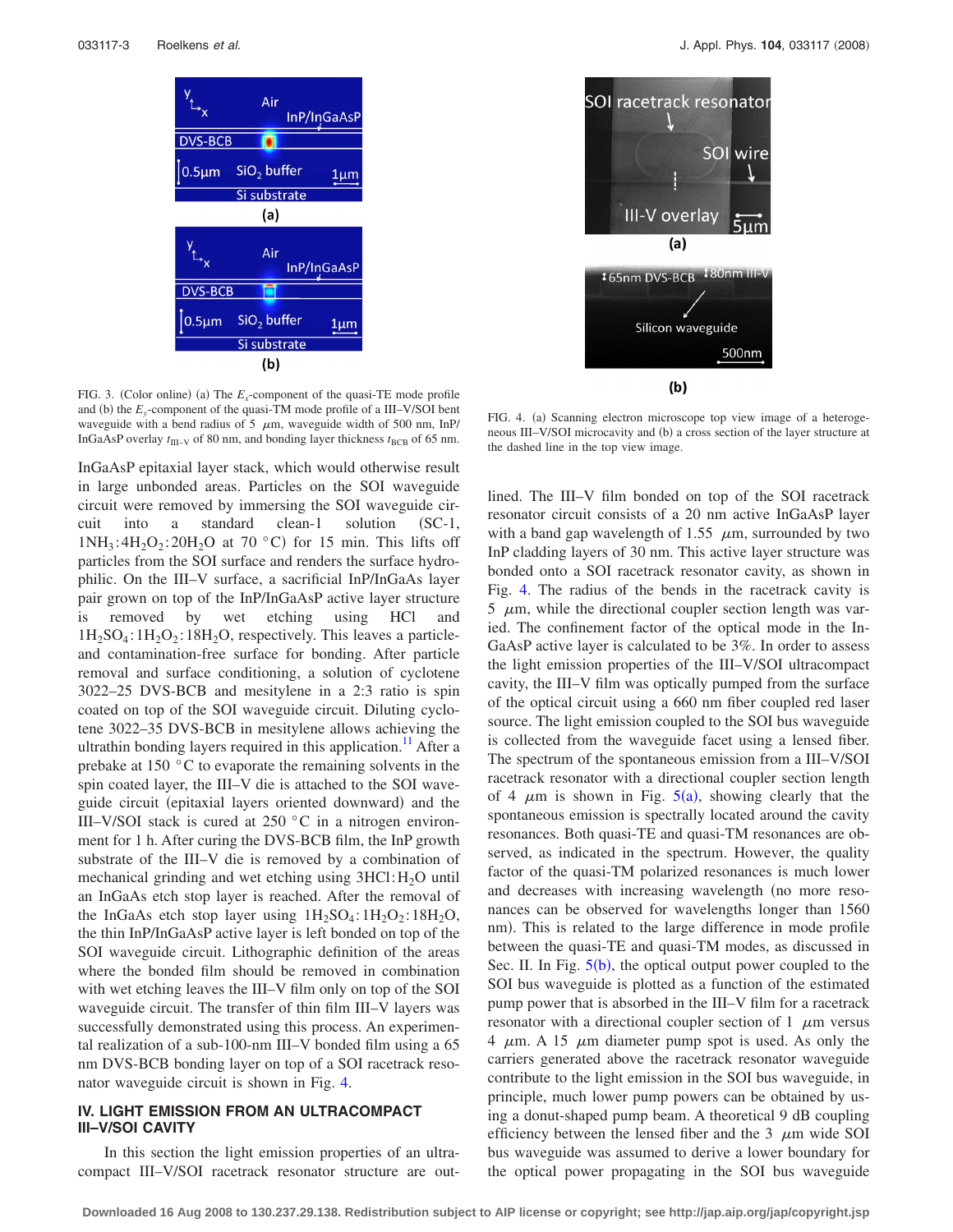<span id="page-3-0"></span>

FIG. 5. (Color online) (a) Spectrum of the spontaneous emission coupled to the SOI bus waveguide and (b) optical power coupled to the SOI bus waveguide (single sided) as a function of the pumping power for two different resonator designs.

(single sided). From this measurement it is clear that the optical output power scales with the directional coupler length as the coupling coefficient to the SOI bus waveguide is higher for the 4  $\mu$ m directional coupler section (together with the larger active volume of the cavity). No lasing was obtained in these devices due to the inefficient optical pumping of the resonator. This would require an in-plane pumping approach, using the silicon waveguide layer to pump the resonator structure (e.g., using a 1300 nm pump laser source). Efficient in-plane optical pumping can only be achieved by modifying the resonator layout to achieve a large extinction ratio for the pump laser (near critical coupling) while having a high quality factor resonance in the 1550 nm wavelength range. This lies, however, outside the scope of this paper.

### **V. NONLINEAR TRANSMISSION OF A III–V/SOI RACETRACK RESONATOR CAVITY**

Besides for use as an ultracompact light emitter, III–V/ SOI cavities show strong nonlinear behavior. This is due to the absorption that takes place in the III–V active layers when injecting light with a wavelength shorter than the band gap wavelength of the III–V active layers. This absorption process creates free carriers in the III–V active layer, which reduce the refractive index of the III–V active layer material due to the plasma dispersion effect, band filling, and band gap shrinkage. The reduction in the guided mode effective index results in a blueshift in the resonance spectrum, and hence results in a change in transmission as a function of the

density of the free carriers or as a function of the injected optical power. Indeed, the transmission characteristic  $T(\lambda)$  of the III–V/SOI cavity can be written as

<span id="page-3-1"></span>
$$
T(\lambda) = \sqrt{1 - \kappa^2}
$$
  

$$
-\frac{\kappa^2 \exp\left(-\frac{\alpha_c L_c}{2}\right) \exp(-j\varphi)}{1 - \sqrt{1 - \kappa^2} \exp\left(-\frac{\alpha_c L_c}{2}\right) \exp(-j\varphi)}
$$
 $\left(\frac{1}{2}\right)$ 

With  $\varphi = (2\pi/\lambda) \text{Re}(n_{\text{eff}}) L_c$ ,  $\lambda$  is the wavelength,  $n_{\text{eff}}$  is the complex effective index of the quasi-TE mode, and  $L_c$  is the circumference of the resonator cavity. In Eq. ([1](#page-3-1)),  $\kappa^2$  represents the power coupling at the directional coupler section and  $\alpha_c = (4\pi/\lambda) \text{Im}(n_{\text{eff}})$  is the power loss per length unit in the racetrack resonator cavity. As the creation of free carriers both in the III–V overlay (due to a linear absorption process) and in the silicon waveguide core (due to two-photon absorption) decreases the material refractive index (and hence the effective index), the resonances occurring at  $\varphi = 2m\pi$  appear at shorter wavelengths for larger carrier densities. In this analysis the heating of the waveguide structure due to the thermal relaxation of the generated free carriers and the nonradiative recombination was not included. The heating of the waveguide structure increases the effective index due to the thermo-optic effect, thereby inducing again a redshift in the resonances. While the carrier induced blueshift is dominant at low optical input powers (until about 500  $\mu$ W waveguide coupled power, as will be demonstrated below), the thermooptic effect takes over at high optical input powers due to the two-photon absorption in the silicon waveguide. Besides a spectral blueshift due to the reduction in the real part of the guided mode effective index, the absorption of the III–V active layer is bleached, which results in resonances with a higher quality factor when the input power is increased. These effects are demonstrated in this section. The III–V layer structure used in this experiment consists of three 10 nm thick InGaAs quantum wells with a band gap wavelength of 1.55  $\mu$ m separated by 10 nm barrier layers and 7 nm InP cladding layers. This layer structure was transferred on top of a SOI racetrack resonator by means of the process outlined in Sec. III. The confinement factor of the guided mode in the InGaAsP quantum wells was calculated to be 5.2%. A high resolution fiber-to-fiber transmission spectrum of a III–V/ SOI racetrack resonator structure with a 3  $\mu$ m long directional coupler section is shown in Fig. [6](#page-4-0) for 6 and −7 dBm fiber coupled powers. Light was coupled from the optical fiber to the SOI waveguide circuit using a one-dimensional diffractive grating structure, $12$  which selectively couples quasi-TE polarized light into the waveguide circuit. An identical grating structure was used for coupling out the light exiting the through port of the racetrack resonator structure. The transmission spectrum of the double diffractive grating coupler structure (without intermediate resonator) is shown as an overlay. As can be clearly seen from the −7 dBm fiber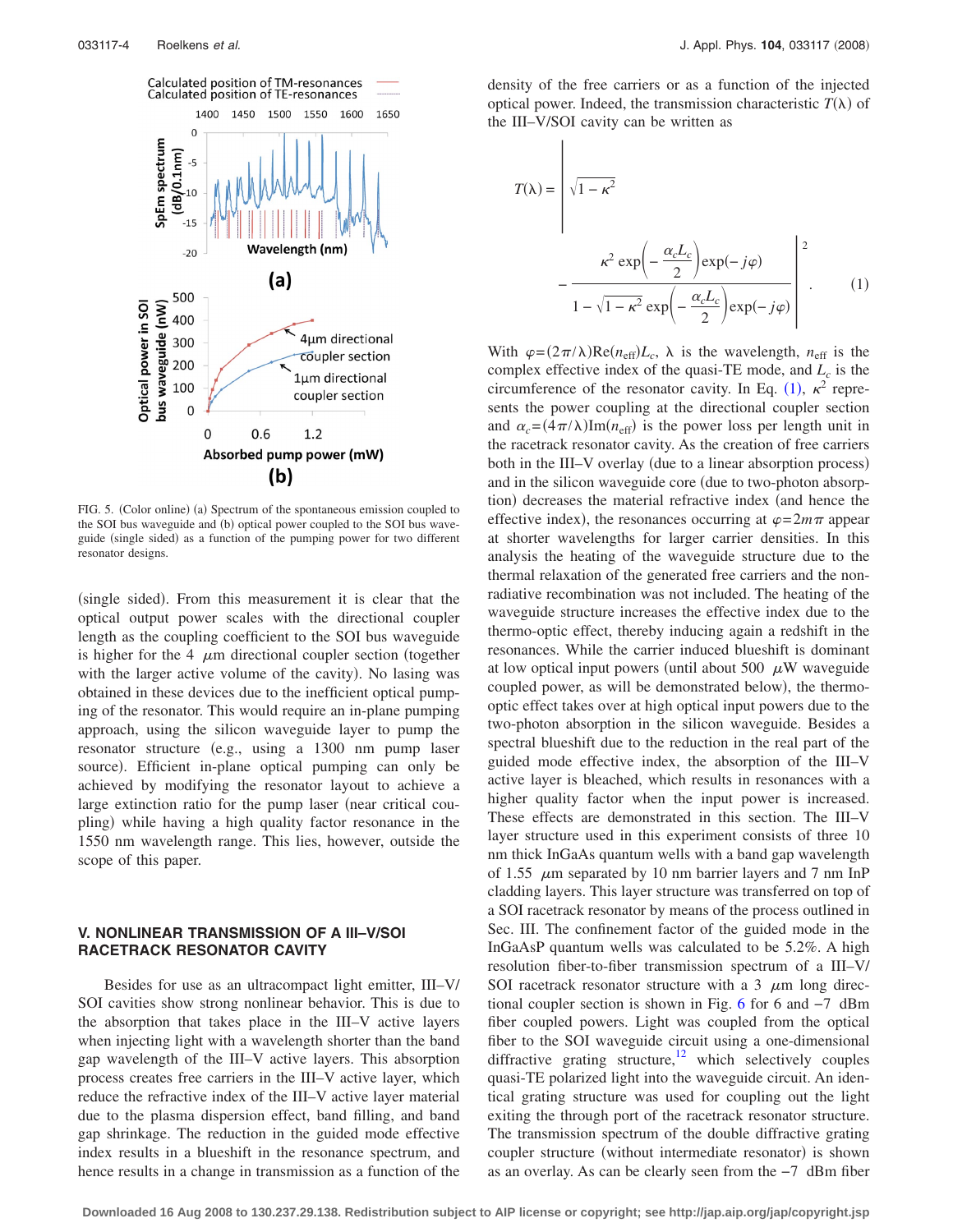<span id="page-4-0"></span>

FIG. 6. (Color online) Fiber-to-fiber transmission spectrum of a III-V/SOI racetrack resonator.

coupled power curve, the extinction ratio and the quality factor of the resonances change significantly with the resonance wavelength. This is due to absorption in the InGaAsP quantum wells with a band gap wavelength of 1.55  $\mu$ m and the decreasing power coupling at the directional coupler for shorter wavelengths. While the resonance around 1568 nm has an extinction ratio larger than 10 dB, the absorption and reduced optical coupling at shorter wavelengths cause the racetrack resonator to become undercoupled, thereby reducing the extinction ratio. At wavelengths shorter than 1510 nm, no more resonance dips can be observed. Increasing the optical input power tends to bleach this absorption, thereby creating distinct resonances, also at shorter wavelengths. This enhancement in the quality factor of the resonances for higher optical input powers can be clearly observed in the 6 dBm optical input power curve. Also the blueshift in the resonances for higher optical input powers can be observed. A close-up of the racetrack resonator transmission around the resonances at wavelengths of 1548 and 1568 nm, separated by one free spectral range and spectrally lying on the Urbach tail of the III–V quantum wells, is shown in Figs.  $7(a)$  $7(a)$  and [7](#page-4-1)(b), respectively, for various power levels in the SOI input waveguide. The increase in extinction ratio for increasing optical power, together with the blueshift in the resonance

<span id="page-4-1"></span>

FIG. 7. (Color online) Transmission characteristic of the III-V/SOI racetrack resonator as a function of optical input power in the SOI waveguide for the resonances around (a) 1548 nm and (b) 1568 nm. Strong carrier induced nonlinearity can be observed.

spectrum, can be observed for low input powers in the SOI waveguide. Further increasing the optical input power tends to shift the resonance spectrum back to longer wavelengths due to the thermo-optic effect. The maximum carrier induced blueshift that could be achieved is about 0.6 nm around the 1548 nm resonance and 0.3 nm around the 1568 nm resonance. As a comparison, DVS-BCB coated SOI racetrack resonators without a III–V overlay only show a redshift in the transmission spectrum for increasing optical input powers, as in continuous wave operation, the two-photon absorption induced thermo-optic effect dominates the plasma dispersion effect based carrier blueshift in the silicon waveguide.<sup>13</sup>

The carrier induced blueshift and absorption bleaching result in strong nonlinear transmission characteristics, as shown in Fig. [7,](#page-4-1) where for various transmission curves the wavelength was varied and the optical input power was fixed. Applications for this nonlinear behavior can, however, be identified better by fixing the wavelength of the incident light and recording the optical output power  $P_{\text{out}}$  versus the optical input power  $P_{\text{in}}$ . This is illustrated in Fig. [8,](#page-5-2) where  $P_{\text{out}}$  is plotted versus  $P_{\text{in}}$  for a set of wavelengths  $\lambda_1 - \lambda_3$ around the 1568 nm resonance, as indicated in Fig.  $7(b)$  $7(b)$ . It is clear that a large variety in nonlinear transmission curves can be obtained by tuning the wavelength of the injected light. In Fig.  $8(a)$  $8(a)$ , a limiting optical function is implemented when  $\lambda = \lambda_1 = 1567.57$  nm, where the optical output power is limited to about 75  $\mu$ W. In Fig. [8](#page-5-2)(b), high optical input powers are suppressed at the output when  $\lambda = \lambda_2 = 1567.74$  nm, while in Fig.  $8(c)$  $8(c)$  low optical input powers are suppressed for  $\lambda$  $=\lambda_3 = 1567.97$  nm. These basic nonlinear responses can be used as building blocks for more complex digital photonic components, where the nonlinear transmission function of each individual ring can be tweaked by changing the input wavelength or by modifying the resonator dimensions.

## **VI. ALL-OPTICAL CONTROL OF OPTICAL DATA SIGNALS IN A III–V/SOI CAVITY**

In Sec. V the resonance blueshift due to the creation of free carriers in the III–V overlay was discussed. Besides creating a strong nonlinear response, this effect can also be exploited to create an all-optically controlled modulator, as will be demonstrated below. By injecting a pump signal at a resonance wavelength of the III–V/SOI cavity, a fraction of the injected optical power given by the extinction ratio of the particular resonance) will be dissipated in the III–V/SOI racetrack cavity. Part of this optical power will be absorbed in the InGaAsP active layer, thereby creating free carriers. This free carrier generation blueshifts all the resonances, thereby changing the transmission properties of the III–V/ SOI racetrack resonator. As this blueshift affects all the resonances, the pump signal changes the transmission of a probe signal centered around another resonance of the racetrack resonator. The resonance blueshift of the probe signal transmission spectrum is illustrated in Figs.  $9(a)$  $9(a)$  and  $9(b)$ , where the transmission spectrum of the resonator is plotted around the  $1548$  nm resonance [case (a)] and  $1568$  nm resonance [case (b)] as a function of the pump signal power in the SOI waveguide, which is at a pump wavelength located at the

**Downloaded 16 Aug 2008 to 130.237.29.138. Redistribution subject to AIP license or copyright; see http://jap.aip.org/jap/copyright.jsp**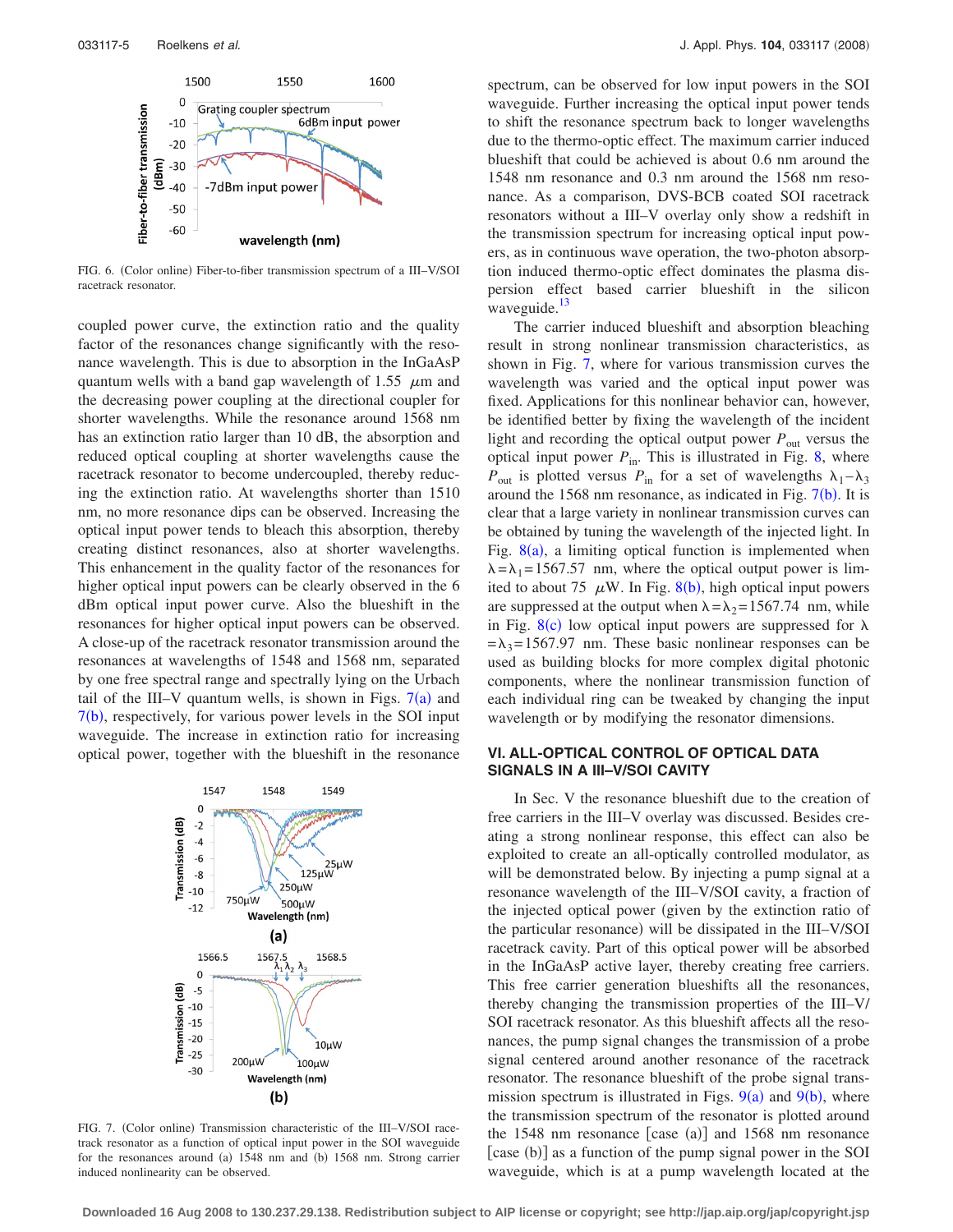<span id="page-5-2"></span>

FIG. 8. (Color online) Nonlinear transmission characteristics in a III-V/SOI racetrack resonator for various optical input wavelengths: (a) optical limiter function, (b) suppression of high optical input power levels, and (c) suppression of low optical input power levels.

resonance around 1529 and 1548 nm, respectively. The 6.5 and 8 dB modulations of the probe signal can be obtained in the respective cases, with less than 500  $\mu$ W of pump power. This is in sharp contrast with relatively high power levels that are required to achieve an all-optical modulation (wavelength conversion) in an all-silicon resonator, which relies on the relatively weak two-photon absorption to create free carriers and the free carrier plasma dispersion effect in silicon.<sup>13</sup> While thermal effects limit the amount of blueshift that can be obtained in continuous wave operation to about 0.3 nm, this is sufficient for all-optical modulation or switching as can be seen in Fig. [9.](#page-5-3) This is in contrast with all-silicon resonator devices, which suffer much more from these thermal effects, as discussed in Ref. [14,](#page-6-11) typically limiting the operation to a pulsed operation mode.

As this blueshift is due to carrier generation, the speed of this modulation is determined by the free carrier lifetime, which is about 500 ps. Higher operation speed can be ob-

<span id="page-5-3"></span>

FIG. 9. (Color online) Resonator transmission spectrum as a function of pump signal power in the SOI waveguide: (a) resonance around 1548 nm, with a pump wavelength at the 1529 nm resonance, and (b) resonance around 1568 nm, with a pump wavelength at the 1548 nm resonance.

tained by applying a lateral electric field to sweep the carriers out of the active region, $^{14}$  thereby reducing the effective carrier lifetime.

#### **VII. CONCLUSIONS**

In this paper, the use of hybrid III–V/SOI cavities as ultracompact light source and nonlinear optical element is presented. While light emission is only obtained using optical pumping, a whole set of applications could benefit from this type of device, i.e., in the research field of integrated optical sensing. In order to achieve lasing, the III–V/SOI cavity design needs to be further optimized. Besides the demonstrated all-optical modulation, a broad range of nonlinear optical functions, including optical logic, can be envisioned. The nonlinearity can even be further enhanced by replacing the quantum well layer structure with a quantum dot III–V active layer.

# **ACKNOWLEDGMENTS**

This work was carried out in the framework of the Dutch Memphis SmartMix project and the COST MP0702 project. G. Roelkens acknowledges the Fund for Scientific Research Vlaanderen (FWO) for a postdoctoral grant. The authors would like to acknowledge Iwan Moreels, Bram De Geyter, and Professor Zeger Hens for the fruitful discussions.

<span id="page-5-1"></span><sup>2</sup>K. Sasaki, F. Ohno, A. Motegi, and T. Baba, [Electron. Lett.](http://dx.doi.org/10.1049/el:20051541) 41, 801

<span id="page-5-0"></span><sup>&</sup>lt;sup>1</sup>W. Bogaerts, R. Baets, P. Dumon, V. Wiaux, S. Beckx, D. Taillaert, B. Luyssaert, J. Van Campenhout, P. Bienstman, and D. Van Thourhout, [J.](http://dx.doi.org/10.1109/JLT.2004.834471) [Lightwave Technol.](http://dx.doi.org/10.1109/JLT.2004.834471) **23**, 401 (2005).<br><sup>2</sup>K, Sasaki, E. Ohno, A. Motori, 22